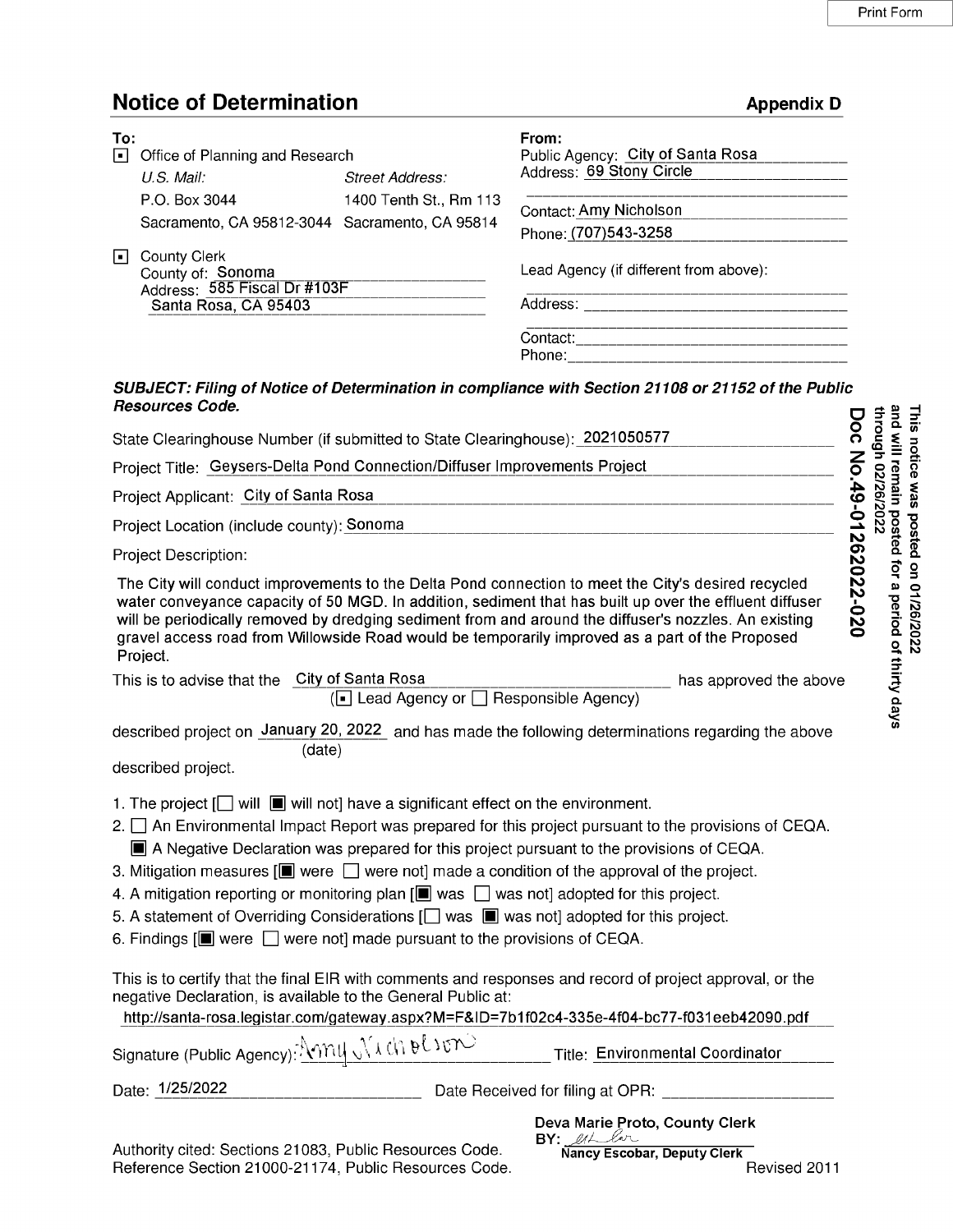| <b>CALIGRIAN</b> State of California - Department of Fish and Wildlife |
|------------------------------------------------------------------------|
| 2022 ENVIRONMENTAL DOCUMENT FILING FEE                                 |
|                                                                        |
| $F = F(1)$                                                             |

DFW 753.5a (REV, 01/01/22) Previously DFG 753.5a

|                                                                                                                                                                                                                                                                                                                                                                                  |                                                                                        | <b>RECEIPT NUMBER:</b><br>49-01262022-020 |                     |                                            |  |
|----------------------------------------------------------------------------------------------------------------------------------------------------------------------------------------------------------------------------------------------------------------------------------------------------------------------------------------------------------------------------------|----------------------------------------------------------------------------------------|-------------------------------------------|---------------------|--------------------------------------------|--|
| SEE INSTRUCTIONS ON REVERSE. TYPE OR PRINT CLEARLY.                                                                                                                                                                                                                                                                                                                              |                                                                                        | 2021050577                                |                     | STATE CLEARINGHOUSE NUMBER (If applicable) |  |
| <b>LEAD AGENCY</b><br>CITY OF SANTA ROSA                                                                                                                                                                                                                                                                                                                                         | <b>LEADAGENCY EMAIL</b>                                                                |                                           |                     | <b>DATE</b><br>01/26/2022                  |  |
| COUNTY/STATE AGENCY OF FILING<br>SONOMA                                                                                                                                                                                                                                                                                                                                          |                                                                                        | DOCUMENT NUMBER<br>22-0126-02             |                     |                                            |  |
| <b>PROJECT TITLE</b><br>GEYSERS-DELTA POND CONNECTION/DIFFUSER IMPROVEMENTS PROJECT                                                                                                                                                                                                                                                                                              |                                                                                        |                                           |                     |                                            |  |
| PROJECT APPLICANT NAME<br>CITY OF SANTA ROSA                                                                                                                                                                                                                                                                                                                                     | <b>PROJECT APPLICANT EMAIL</b>                                                         |                                           |                     | <b>PHONE NUMBER</b><br>(707) 543-3258      |  |
| PROJECT APPLICANT ADDRESS<br>69 STONY CIRCLE                                                                                                                                                                                                                                                                                                                                     | <b>CITY</b><br><b>SANTA ROSA</b>                                                       | <b>STATE</b><br>CA                        | <b>ZIP CODE</b>     |                                            |  |
| PROJECT APPLICANT (Check appropriate box)<br>$\boxed{\times}$ Local Public Agency<br>School District                                                                                                                                                                                                                                                                             | Other Special District                                                                 |                                           | <b>State Agency</b> | <b>Private Entity</b>                      |  |
| <b>CHECK APPLICABLE FEES:</b><br>□ Environmental Impact Report (EIR)<br>Mitigated/Negative Declaration (MND)(ND)<br>□ Certified Regulatory Program (CRP) document - payment due directly to CDFW<br>$\Box$ Exempt from fee<br>□ Notice of Exemption (attach)<br>CDFW No Effect Determination (attach)<br>$\Box$ Fee previously paid (attach previously issued cash recelpt copy) |                                                                                        | \$3,539.25<br>\$2,548,00<br>\$1,203.25    | \$                  | \$2,548.00                                 |  |
| □ Water Right Application or Petition Fee (State Water Resources Control Board only)<br>County documentary handling fee<br>צו<br>$\Box$ Other                                                                                                                                                                                                                                    |                                                                                        | \$850,00<br>\$                            | \$                  | \$50.00                                    |  |
| <b>PAYMENT METHOD:</b><br>$\Box$ Cash<br>$\Box$ Credit<br>$\Box$ Check<br>KI Other                                                                                                                                                                                                                                                                                               |                                                                                        | <b>TOTAL RECEIVED</b>                     |                     | \$2,598.00                                 |  |
| <b>SIGNATURE</b>                                                                                                                                                                                                                                                                                                                                                                 | AGENCY OF FILING PRINTED NAME AND TITLE<br>Nancy Escobar, Deputy County Clerk-Recorder |                                           |                     |                                            |  |

 $\bar{z}$ 

 $\alpha$ 

 $\bar{1}$